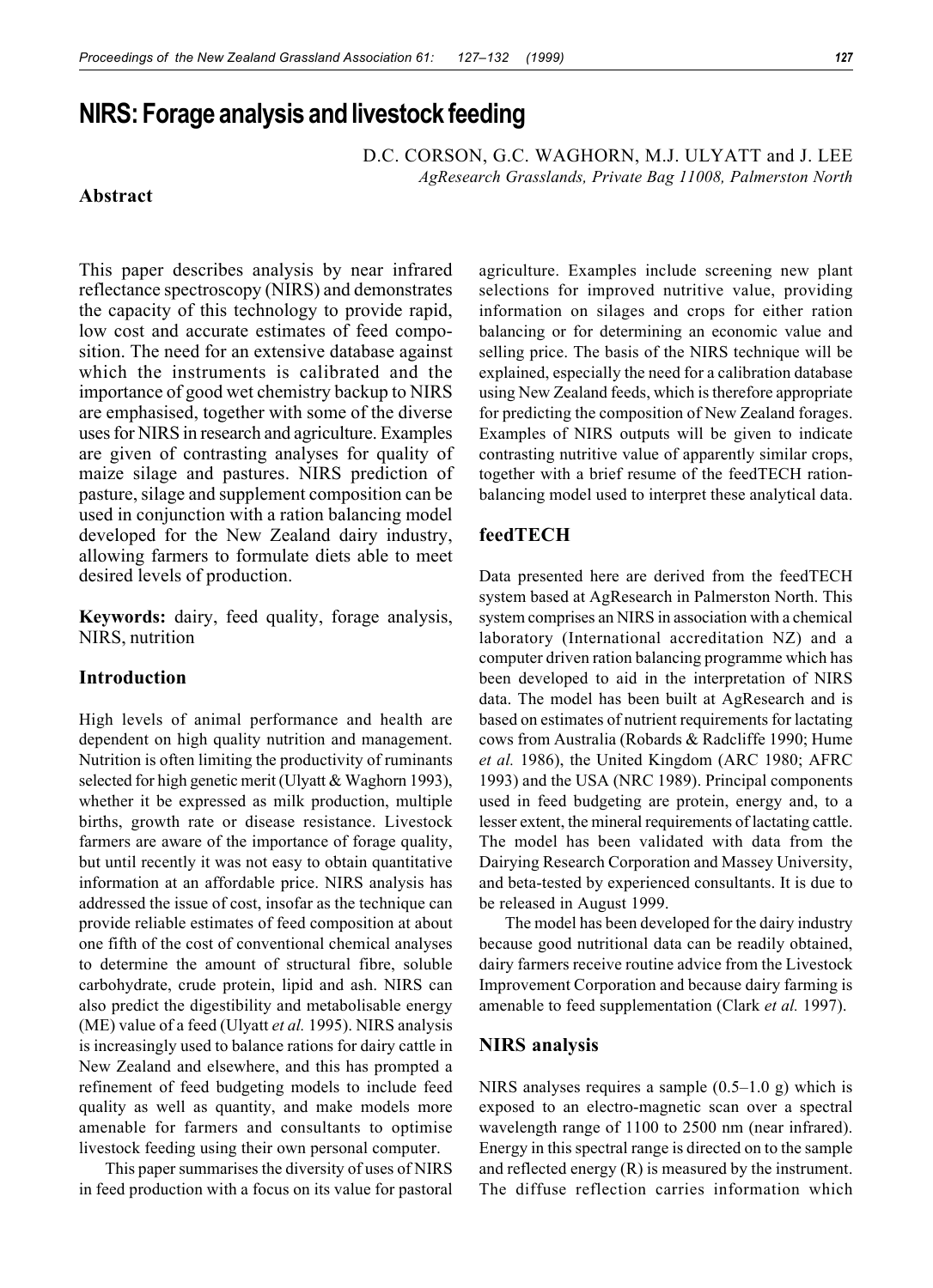identifies chemical bonds within the sample, such as - CH, -OH, -NH and -SH. The reflected energy is stored as the reciprocal logarithm ( $log^{-1}/_R$ ) and the spectra (Figure 1) are transformed to provide information about the chemical composition of the sample (Baker & Barnes 1990; Shenk & Westerhaus 1993). Absorption bands due to water (1450 nm) and protein functional groups (2100 to 2200 nm) are identified on Figure 1.

The absorbance associated with chemical bonds in the forage sample form the bases of all organic material and enable identification of sugars, structural fibres, proteins, lipids and some of their component fractions. Identification requires the NIRS instrument to be calibrated by relating the spectra to chemical analyses by wet chemistry, or *in vivo* data (e.g., digestibility, or metabolisable energy (ME) values). The NIRS technique for analysis is absolutely dependent on good quality reference laboratory or animal data.

The two main benefits of NIRS analysis are speed and cost. For example, conventional analysis of feed composition (fibre, nitrogen, sugars, lipid and ash) will take about 16 hours, with each of the five assays run concurrently, where as this can be completed in 2–3 minutes by NIRS on suitably prepared samples. Forages can be analysed fresh, dried, or dried and ground, but each preparation will yield a different spectrum (Ulyatt *et al.* 1995) so the type of preparation should be defined before calibration of the instrument database. Liquid samples, such as milk, can be scanned for compositional analyses providing that appropriate spectral and chemical analytical data have already been entered in to the database. Some examples of diverse uses of NIRS in agriculture are given in Table 1.

#### **Calibration of the NIRS database**

The accuracy of NIRS estimation of feed composition is dependent upon the data used to calibrate the instrument. Best predictions are obtained when separate data sets are used for each forage type. For example the feedTECH NIRS is calibrated against five feed types: pasture, pasture silage, brassica, corn silage and grain. Over 200 samples each of pasture, pasture silage and maize silage have been analysed by wet chemistry and their spectra scanned into the NIRS, as well as 100 samples of high energy grain-based supplements and 80 samples of brassica (kale, rape, chow mollier, turnips, swedes). Wet chemistry was used to determine sample composition in terms of dry matter, organic matter, ash, crude protein, lipid, soluble sugars, starch, neutral detergent fibre (NDF), acid detergent fibre (ADF) and mineral element content. Additional analyses were undertaken with silages, to include pH, lactic and volatile fatty acids and ammonia concentrations. Wet chemistry





**Table 1** Some uses of NIRS analyses in agricultural and food industries. Sourced from the Commonwealth Agricultural Bureau database.

Quality assessment of grains, tomatoes, peas, potatoes, sugar etc. Fatty acid composition of sunflower oil. Amino and fatty acid composition of soybean seed. Analysis of butter for fat, moisture and salt. Analysis of curds during cheese making. Estimating lignin content of forest products. Screening foods for mould contamination. Determining the nutritive value of forages for ruminants. Identifying plants having desirable traits for selection. Analysis of faeces to estimate dietary composition. Prediction of botanical composition of grass/legume samples. Digestible amino acid content of feeds for poultry. Mastitis diagnosis in cow milk. Measuring yield and fibre diameter in wool. Differentiating between goose and porcine products. Measuring brain oxygenation in calves.

analyses were entered into the NIRS database to derive a relationship with the absorbance spectra.

The calibration is based on principal component analysis using a first derivative modified partial least squares mathematical interpretation (Shenk & Westerhaus 1991). Examples of calibration curves (Figure 2) indicate the range within each sample type which have been entered into the spectral database, and show that the goodness of fit differs for forage types and individual analyses (Table 2). Differences between forage types in predictions  $(R^2)$  of constituents are due to a variety of factors. These include the range of values within a forage type and interference due to other constituents. For example the presence of volatile fatty acids will influence the dry matter determination because of losses during drying, and this affects estimates of composition. Examples of the predictive capability of NIRS given in Table 2 and Figure 2 show a close relationship between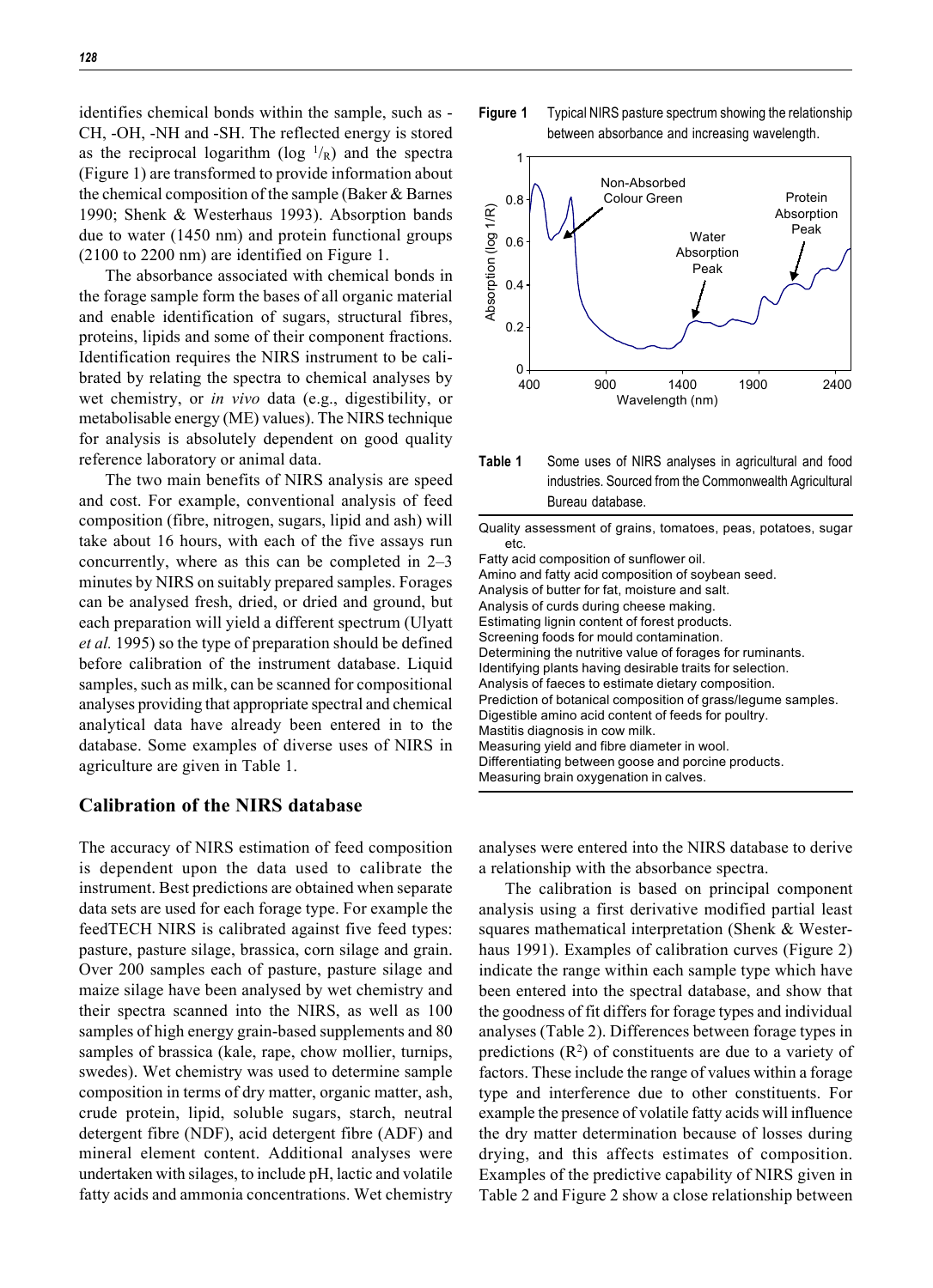**Figure 2** Relationships between predicted NIRS and laboratory values for pasture and maize silage crude protein (CP) and NDF (neutral detergent fibre) concentrations. Points represent individual analyses used in the calibration. R<sup>2</sup> (goodness of fit) are given in Table 2.



NIRS prediction and wet chemistry analyses in some, but not all instances. The high  $R^2$  values for NDF in pasture and in maize silage indicate excellent predictive capability compared to some other constituents. In general the  $R^2$  is increased as more information is added to the database. In 1995, the feedTECH NIRS  $R^2$  for soluble sugars was 0.55 (Ulyatt *et al.* 1995) and this has risen to 0.87–0.88 (Table 2), but the prediction is also affected by the type of constituent and the range in actual values. For example, the low  $R^2$  for pH in maize silage (0.38, Table 2) is not due to a high error, but to a small range in sample values (3.6–4.2). The error relative (defined standard error/sample mean  $\times$  100) is only 3% in this case (NIRSystem 1995), well within the defined margin of error  $(\pm 5\%)$  considered acceptable. Any samples falling outside the margin of error, defined as outliers, are subjected to chemical analyses.

Whilst most predictions are based on a direct correlation between the spectra and the chemical constituent, some predictions are more generalised. For example dietary cation/anion difference (DCAD) represents a balance of dietary anions and cations (Wilson 1996), and this prediction is dominated by the



**Table 2** Chemical composition of pasture and maize silage samples determined by laboratory analysis with NIRS cross validation error (SECV) and correlation statistics  $(R<sup>2</sup>)$ . All values are% of dry matter, except pH and DCAD (milli equivalents/kg DM).

|                | No. of<br>samples | Mean | Range         | R <sup>2</sup> | SECV <sup>1</sup> |
|----------------|-------------------|------|---------------|----------------|-------------------|
| Pasture        |                   |      |               |                |                   |
| Crude protein  | 339               | 18.5 | $5.0 - 36.2$  | 0.99           | 0.95              |
| <b>NDF</b>     | 360               | 49.4 | 17.8-78.0     | 0.95           | 2.79              |
| Soluble sugars | 358               | 8.5  | $1.0 - 25.0$  | 0.87           | 1.38              |
| OMD            | 31                | 72.3 | 55.0-85.0     | 0.90           | 3.37              |
| <b>DCAD</b>    | 87                | 449  | 200-800       | 0.90           | 57.58             |
| Maize silage   |                   |      |               |                |                   |
| Crude protein  | 182               | 7.5  | $4.4 - 13.1$  | 0.67           | 0.61              |
| <b>NDF</b>     | 185               | 44.3 | $18.7 - 72.1$ | 0.95           | 2.10              |
| Soluble sugars | 191               | 35.0 | $1.2 - 61.7$  | 0.88           | 4.79              |
| Lactic acid    | 77                | 3.8  | $0 - 10.7$    | 0.82           | 0.85              |
| рH             | 69                | 3.8  | $3.6 - 4.2$   | 0.38           | 0.08              |

influence of potassium. When potassium concentration increased, DCAD increased and vice versa. The correlation  $(R^2)$  between potassium concentration and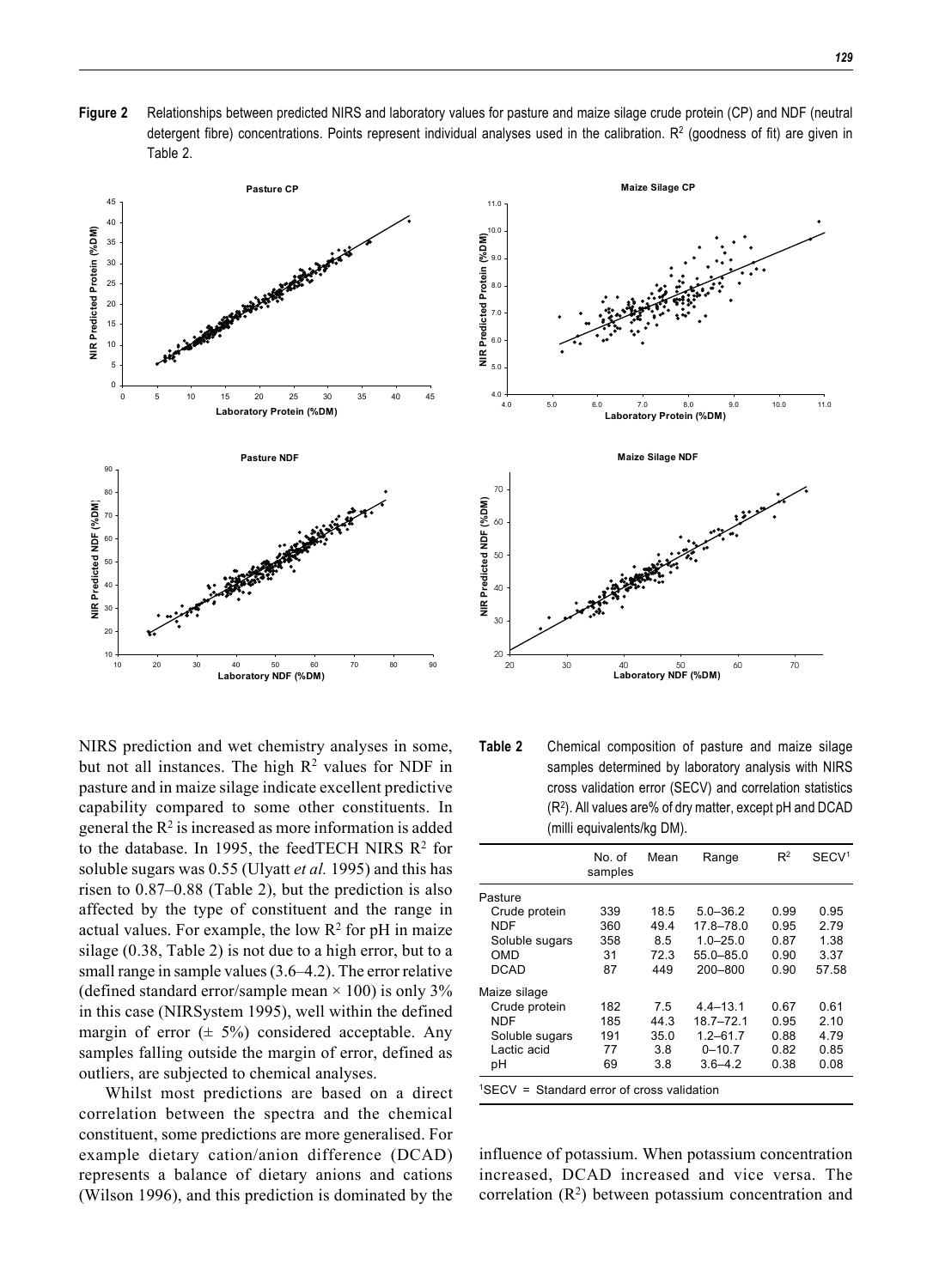DCAD was 0.78. Other examples include ME or organic matter digestibility (OMD), neither of which are directly measurable components of a forage. The bases for these predictions differ for feed types. With pasture, the NIRS database has included about 35 feeds for which *in vivo* digestibility were known, and samples of the feed were available for scanning. These samples were from published information based on animal trials carried out at AgResearch, the Dairying Research Corporation and Massey University, and the spectra from the feeds enabled prediction of OMD. The ME was derived directly from predicted OMD. The ME for pasture supplements (e.g., pasture silage) was calculated on the basis of an *in vitro* cellulase digestibility assay (Dowman & Collins 1982; Roughan & Hollan 1977) which had been calibrated against *in vivo* standards. The ME for maize silage was calculated from NIRS predicted ADF concentrations (NIRSystem 1995).

#### **Feed analysis and interpretation of data**

The first requirement for determining dietary composition is to obtain a representative sample of either material eaten or on offer. Pasture samples are best plucked to a level grazed by livestock from several sites within the area to be evaluated, but silages must be sampled from within a well-managed silage facility, not from the exposed face. A well-managed stack will have a small exposed face, so animals are not fed silage that has deteriorated through prolonged exposure to the weather. The samples should be sealed in a courier bag, chilled in a refrigerator and shipped to the NIRS technician for drying at 60°C (to minimise alterations in chemical composition), followed by grinding and scanning. The spectral information will be compared with the database for the appropriate feed type and a predicted composition reported (e.g., Table 3). Any prediction outside the defined margin of error is deemed an outlier and will be submitted for chemical analysis. Outliers can arise because of a different feed type (e.g., containing a high concentration of condensed tannins) or because the sample composition has a composition different from normal material upon which the database was developed. After thorough quality control tests have been completed on outlier samples, results may be added to the database thus strengthening the ability of the technique to predict more accurately the composition of similar samples in future.

The composition of feed-stuffs is described by 8– 12 variables which provide information about feed quality. This information can be used in several ways. The chemical analyses provided by feedTECH is mailed to clients together with an explanatory sheet defining the range of values normally encountered for each

| Table 3 | Contrasting analyses of maize silage and pasture |  |  |  |  |  |  |
|---------|--------------------------------------------------|--|--|--|--|--|--|
|         | samples submitted to feedTECH for NIRS analyses. |  |  |  |  |  |  |

|                         | ----- Maize silage ----- -------- Pasture -------- |           |          |           |
|-------------------------|----------------------------------------------------|-----------|----------|-----------|
| Component               | Sample 1                                           | Sample 2  | Sample 1 | Sample 2  |
| Dry matter (% DM)       | 35.2                                               | 36.2      | 30.5     | 20.0      |
| Crude protein (% DM)    | 7.3                                                | 6.2       | 8.3      | 27.3      |
| ADF (% DM)              | 33.6                                               | 20.4      | 38.0     | 20.3      |
| NDF (% DM)              | 61.7                                               | 33.1      | 58.8     | 37.4      |
| Soluble sugars and      |                                                    |           |          |           |
| starch (% DM)           | 22.6                                               | 50.4      | 8.4      | 12.0      |
| Ash (% DM)              | 6.6                                                | 3.9       | 7.7      | 11.2      |
| Lipid (% DM)            | 2.0                                                | 3.2       | 1.9      | 4.3       |
| OMD (% DM)              | ND.                                                | <b>ND</b> | 59.8     | 84.9      |
| DCAD (mEg/kg DM)        | ND.                                                | ND.       | 387      | 527       |
| ME (MJ/kg DM)           | 9.8                                                | 11.1      | 8.9      | 12.7      |
| рH                      | 4.1                                                | 3.8       | ND.      | <b>ND</b> |
| Lactic acid (% DM)      | 1.6                                                | 0.9       | ND.      | <b>ND</b> |
| Ammonia (% DM)          | 1.5                                                | 5.6       | ND.      | ND        |
| $ND = not determined$ . |                                                    |           |          |           |

variable together with an indication of the nutritive value of the sample. Interpretation of this information requires some nutritional expertise, especially when forages are to be mixed, or supplemented, in order to meet production requirements. Professional nutrition backup is an important component of any feed analysis system, especially when forages yield unexpected analytical results.

Two sets of contrasting data given in Table 3, illustrate the extent to which feeds can differ in composition. One sample of maize silage has very little soluble carbohydrate (soluble sugars and starch) and a high concentration of structural fibre (NDF and ADF). This silage was made from stover (stalks and leaves of the plant with very little grain) and will be slow to degrade in the rumen. It will be of very low nutritive value to ruminants, in comparison with the maize silage sample 2, which has high concentrations of soluble carbohydrate, so that it would be an excellent supplement to pasture. The pasture samples also differ in nutritive value especially with regard to their concentration of crude protein and structural fibre, with consequent differences in estimated organic matter digestibility. These examples represent extremes for each feed type but the majority of samples fall midway between these values and require specialist skills for interpretation and use in animal feeding.

Several animal production models are available to assist farmers manage their livestock. Most have the capacity to input nutritional information to balance rations (where two or more dietary components are fed), identify nutrients appropriate to required levels of production or to predict production on the basis of feed supply and composition. Ration balancing models incorporate an animal feed requirement database against which feed composition data are matched in order to predict nutrient supply or productivity. These models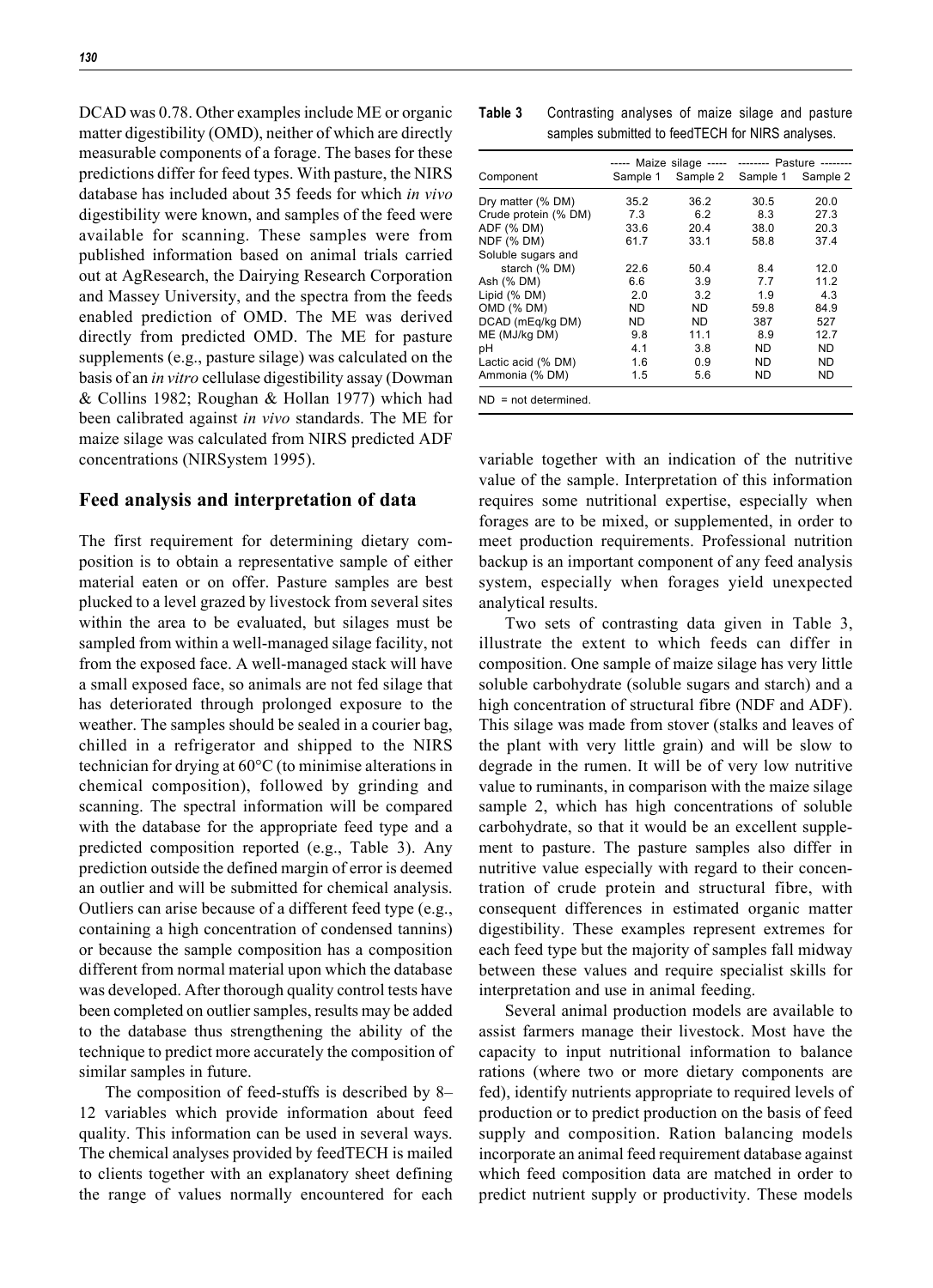provide an excellent avenue for using NIRS data especially when two or more feeds are offered.

# **Uses and benefits of NIRS to research**

NIRS has widespread applications to agricultural research (e.g., Table 1) including to agronomic selection of forages for improved quality (Abrams *et al.* 1987; Baker & Barnes 1990; Marten *et al.* 1989). The technique enables a portion of a plant to be taken for analysis, leaving sufficient material for propagation. NIRS can be used to screen for a wide range of characteristics (e.g., Table 3), and in forage research the most common uses are to analyse for the fibre (e.g., NDF) content of grasses and the protein content of grasses, legumes and herbs. The limitations to use of NIRS are defined by the capacity for accurate calibration and sample characteristics able to provide interpretable spectra. Exploratory projects at AgResearch (Palmerston North) include the use of NIRS to estimate condensed tannin concentrations in forages and to estimate diet composition from faeces analysis. Future research might include estimations of food intake (Murray *et al.* 1994; Unal & Garnsworthy 1999). In all these applications NIRS can only be as good as the calibration data, derived from wet chemistry, but once calibration curves are in place NIRS does offer a rapid and cost effective analysis capable of screening large numbers of samples.

## **Uses and benefits of NIRS to farming**

The benefits of good quality feed for ruminants are well known to farmers. It should, however, be reemphasised that the dairy cows in North America produce more than twice as much milk as cows of the same genetic merit in New Zealand (Ulyatt & Waghorn 1993) and that the average growth rate of lambs in New Zealand is 100–140 g/day compared with their potential of 300–400 g/day (Brown 1990).

The difference between actual and potential productivity is a consequence of nutrition  $-$  i.e., diet quality and voluntary intakes. Pasture is not an optimal diet for high producing ruminants (Ulyatt & Waghorn 1993; Ulyatt *et al.* 1995), and NIRS estimation of pasture composition, with that of potential supplements provides an opportunity for designing a diet with a balance of nutrients best able to meet the needs of various classes of livestock. A balanced diet would be formulated on the basis of animal requirements for the intended level of production as well as on the basis of the compositions of the potential dietary constituents. This information can be provided by agricultural professionals, but complex decision making is assisted by the ration balancing model.

substantially over a growing season, so NIRS analyses will be a routine requirement if diets are to be of optimal nutritional quality. NIRS has the benefit of low cost compared to conventional wet chemistry so there is good potential for substantial economic benefits from ration balancing. The information presented in this paper related to the dairy industry because facilities are often in place for supplementary feeding and because of the efficiency with which supplemented balanced diets are used for milk production (NRC 1989).

When feedstuffs are bought and sold, an NIRS analyses will provide the buyer or seller with information about product quality. This should be a routine process in feed purchases because feeding strategies must be based on a cost/benefit analysis.

## **Conclusion**

NIRS is a rapid, non-destructive and inexpensive technique for providing chemical and nutritional analyses of feed stuffs. The accuracy of predictions is dependent upon instrument calibration supported by good quality assurance protocols. The interpretation of data for animal feeding is best achieved using ration balancing software. NIRS can be used as an aid to plant selection for improved nutritive value and in the analysis of digestion in the ruminant. NIRS can benefit producers through formulation of rations best able to meet the nutritional requirements of various classes of livestock. Ration balancing software is able to match the nutritive value of each dietary component with the nutritive requirements, and the cost/benefits of supplementation.

#### **REFERENCES**

- Abrams, S.M.; Shenk, J.S.; Westerhaus, M.O.; Barton, F.E. 1987. Determination of forage quality by near infrared reflectance spectroscopy: Efficiency of broad based calibration equations. *Journal of dairy science 70*: 806–803.
- AFRC Technical Committee. 1993. Energy and protein requirements of ruminants. Wallingford, UK. CAB International.
- ARC 1980. Nutrient requirements of ruminant livestock. Technical review by an Agricultural Research Council working party. Farnham Royal, Slough, Commonwealth Agricultural Bureau.
- Baker, C.W.; Barnes, R. 1990. The application of near infra-red spectrometry to forage evaluation in the agricultural development and advisory service. *In:* Feedstuff evaluation. Eds. Wiseman, J.; Cole, D.J. London, Butterworths.